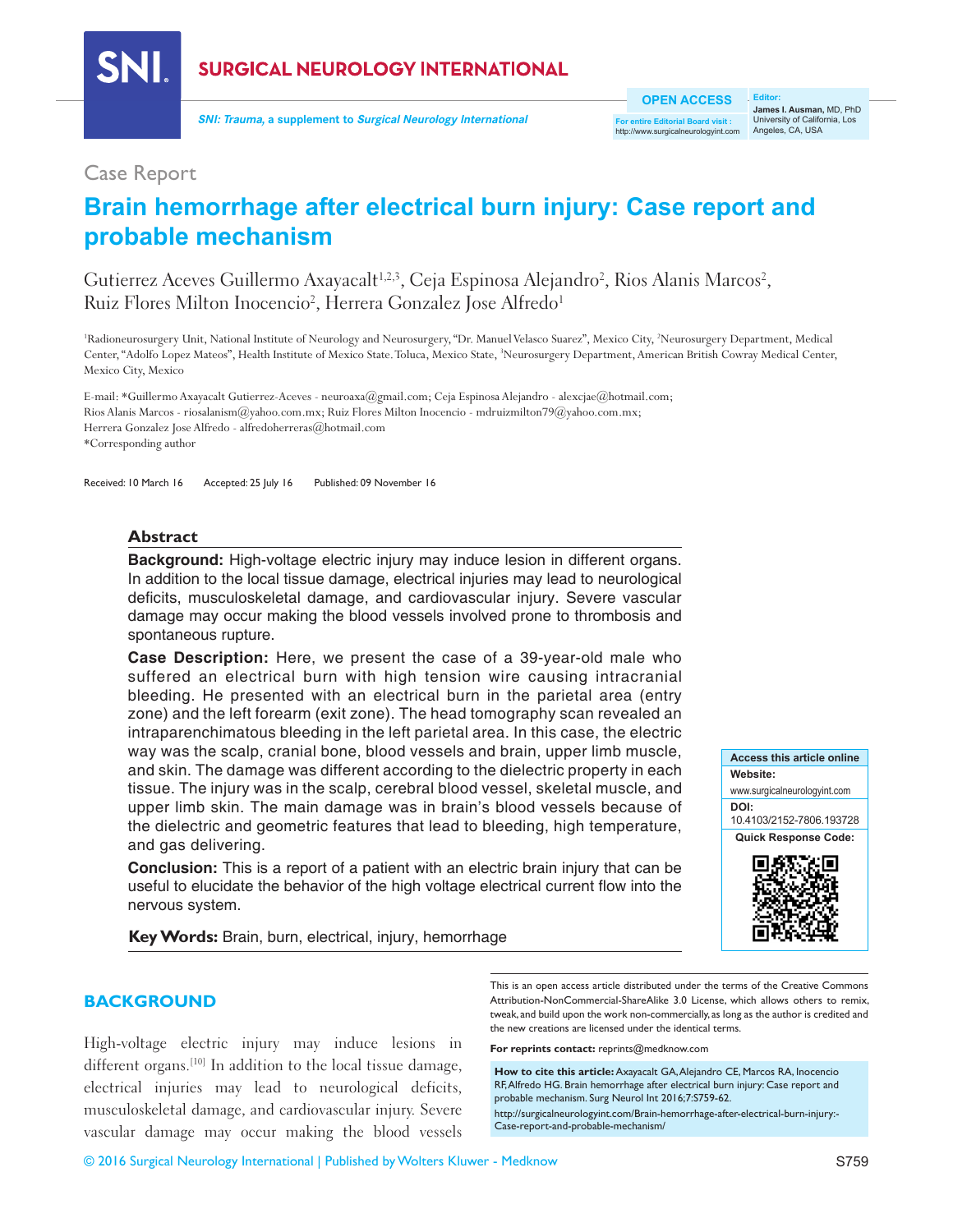#### SNI: Trauma 2016, Vol 7: Suppl 28 - A Supplement to *Surgical Neurology International*

involved prone to thrombosis and spontaneous rupture. There are some reports regarding the rupture of arteries secondary to high-voltage electric injuries including brachial, radial, ulnar, internal mammary, obturator and common carotid<sup>[11]</sup>

Neurological damage is a common complication. The reported neurological complications include cerebral injury, spinal cord lesions, peripheral nerve injuries, and motor neuropathies depending on the injury site.<sup>[9]</sup>

Here, we describe a patient who underwent high-voltage cranial electrical injury and brain hemorrhage.

## **CASE DESCRIPTION**

Our case is about a 39‑year‑old male, who suffered an electrical burn with high tension wires that caused an intraparenchimal bleeding. The patient was working on the ceiling of a house when he received an electrical discharge on his head. A high voltage wire touched his head, after which, he lost awareness without recovery. He received primary care by paramedic personal, who found the patient with 6 points on the Glasgow Coma Scale (GCS). He was sedated with advanced airway manage and was sent to our medical center. He arrived under the effect of sedation, with the Ramsay scale of 6, therefore, he continued under sedation and with mechanical-assisted ventilation.

On physical examination, he presented an electrical burn in the parietal area (entry zone) with a diameter of approximately 8 cm [Figure 1], along with an electrical burn in the left forearm (exit zone) [Figure 2]. He was isometric with 3‑mm sized pupils. In the laboratory analysis, we found high CPK levels (CPK 12307), secondary to rhabdomyolysis.

The head tomography scan revealed an intraparenchimatous bleeding in the left parietal area, under the entry zone, with gas density inside the hemorrhage [Figure 3]; the calculated volume was about 60 cm<sup>3</sup> with deviation of the midline elements. He underwent surgical drainage through enlarged single burr-hole.<sup>[6]</sup>

The control tomography scan showed the subtotal evacuation of the hemorrhage and the recovery of midline structures [Figure 4].

After surgery, he stayed in the intensive care unit (ICU) for 5 days where he presented renal failure secondary to rhabdomyolysis. During the ICU monitoring, he had satisfactory evolution. He was extubated and discharged to our hospitalization service, where he stayed for 5 days to complete antibiotic treatment. He was discharged from our hospital with 15 points in the GCS and the skin lesions in epithelialization phase.

The clinical effects of electric injury may be classified into immediate and late manifestations. The immediate manifestations include cardiac and respiratory arrest, loss of consciousness, motor and sensory disturbances, amnesia, and confusion. The late manifestations may be divided into focal and nonfocal deficits and may occur days to months after the electric injury. Focal deficits include cerebral (hemiplegia, aphasia), spinal (transverse myelitis, progressive muscular atrophy, amyotrophic lateral sclerosis), and peripheral nerve (neuropathies, radiculopathies) manifestations. Nonfocal symptoms such as psychoneurotic behavior, personality changes, confusion, amnesia, and headache are common, and their occurrence is not restricted to cases in which the brain lies in the electric current pathway. Abnormal electroencephalograms (EEGs) have been documented in cases in which the brain is outside the current pathway.[3,5,7]

Although the exact mechanism of nerve injury has not been explained, both direct injury by electrical current and/or a vascular cause receive the most attention.<sup>[9]</sup>



**Figure 1: Entry zone Figure 2: Exit zone**

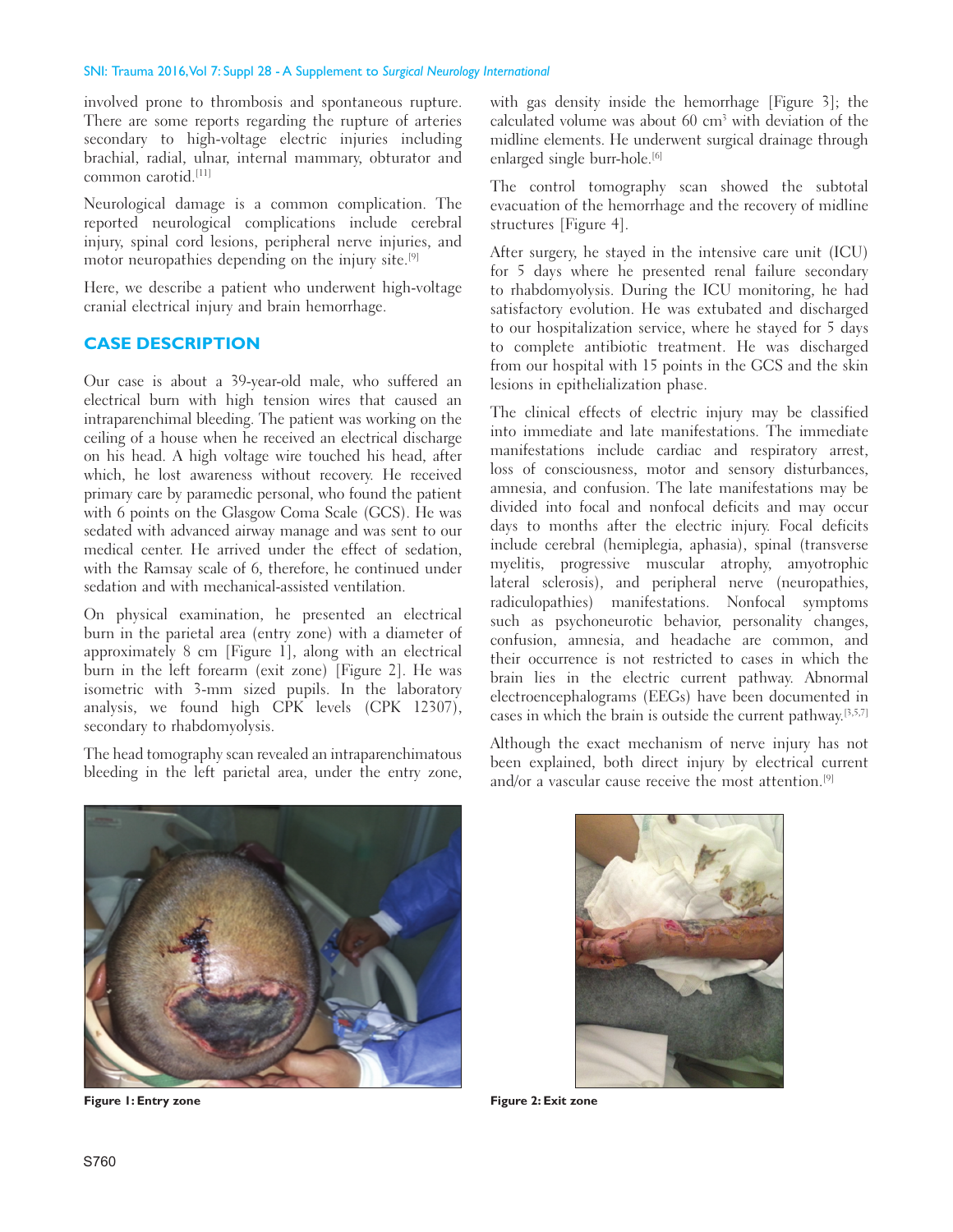

**Figure 3: Presurgery head tomography. Intraparenquimatous hemorrhage with gas density (arrows)**

Four theories have been considered to explain the histopathological findings of electric injury. (1) The electrostatic theory suggests that, if the victim is not grounded, electric charges build up in the body, producing electrostatic effects. Particles with similar charges repel each other, resulting in a sudden expansive force of the body tissues that raises waves of decompression under the skin. This may account for the tissue rupture seen in autopsy, however, it does not explain the unilateral predominance of clinical effects or abnormalities beyond the current pathway. (2) The vascular theory suggests vasoconstriction as the mechanism of the acute manifestations. Initial injuries and subsequent vascular thrombosis may account for the delayed manifestations. Animal studies have shown that pial vessels constrict when exposed to electric stimulation. (3) The mechanical theory suggests that the injury is caused by a violent jarring of the tissue because of the electrical current. (4) The heat theory suggests thermal injury to the brain tissue as the mechanism of the pathological findings. Cerebrospinal fluid temperatures as high as 145°F have been recorded 5 hours after legal electrocution.[7]

Electrical injury results in direct damage of the tissue because of the electric current and subsequent heat generation. The amount of direct damage depends primarily on the intensity of the current. Ohm's law states that this current is proportional to the voltage and inversely proportional to the resistance of the tissue. Although we would expect the current density to be higher in nerves and blood vessels because of the low resistance, the tissues act as a volume conductor, with the composite resistance of all the tissue components.

The heat that is generated by the passage of the current can be quantified with Joule's law, which states that heat is proportional to square of the voltage and inversely proportional to the resistance of the conductor.

Although the resistance and voltage are important for determining the current and the heat generated, other factors that determine the clinical injury include the duration of contact with the conductor and the pathway of the current's flow. Heat generation due to the passing



**Figure 4: Post‑surgery head tomography**

current causes direct damage to the tissues. Robson et al. demonstrated that electrical injuries result in elevated levels of thromboxane A2. The high thromboxane A2 levels contribute to progressive tissue necrosis by causing vasoconstriction and thrombosis in the microcirculation. Partial or complete vessel occlusion may occur at the time of the injury, especially in smaller nutrient arteries, and delayed arterial thrombosis may also occur. Electrical injury to blood vessels causes varying degrees of damage to different layers of the vessel. Wang et al. examined aorta and pulmonary artery endothelial cells from electrocution victims and found that cell membrane perforations were present within 24 hours of the electrical injury, whereas after 24 hours, the endothelium disintegrated. Jaffe et al. found that electrical injury caused a complete loss of endothelial cells. The muscle fibers of the media were more sensitive to electric current, whereas the adventitia showed little change. The vessels lost their elasticity, and fusiform aneurysms were common.<sup>[11]</sup>

Human body can transport electric current, but in an electric shock situation, similar to the case presented here, current distribution through the body depends specifically on each person as well as on the circumstances of the electric shock. Although dielectric properties of tissue have been described, particular circumstances play a major role in electrical injury, i.e., skin resistance, voltage breakdown of skin, contact area with source voltage, distance between points of contact, and of course source voltage. According to our patient's set of images, we can try to study the current distribution and possibly the tissue injury in the first centimeters depth, from the contact point in his head. First, let us consider the dielectric properties of tissue shown in Table 1.

In a macroscopic approach, these properties can be used to analyze the different tissue behavior as a resistive element of current transport; hence, we can present a biological system injury which will have circuit properties of both serial and parallel circuits.